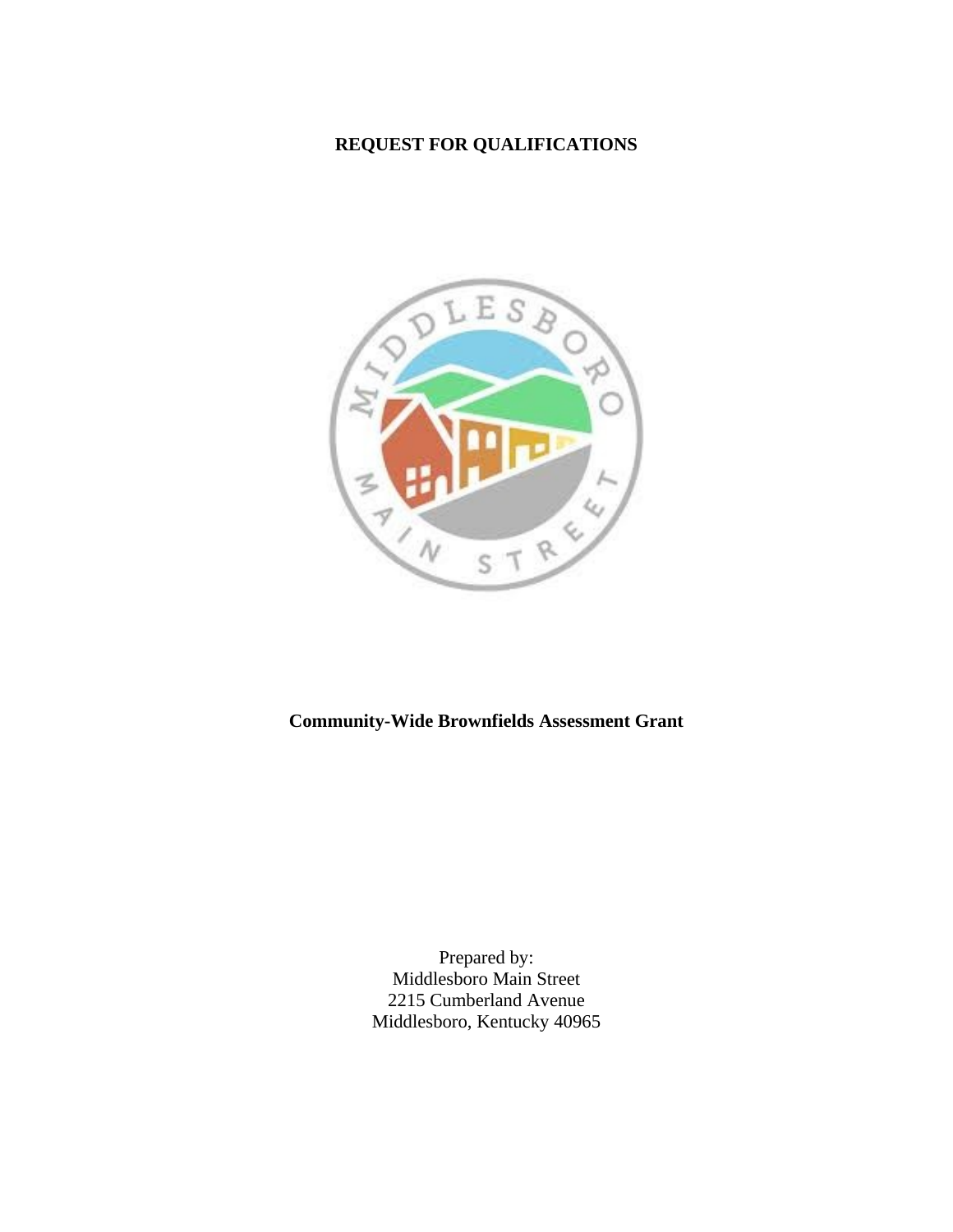#### **REQUEST FOR QUALIFICATIONS FOR PROFESSIONAL ENVIRONMENTAL SERVICES**

#### **PURPOSE**

Middlesboro Main Street (MMS) is requesting qualifications from professional environmental consulting/engineering firms to assist in the implementation of a FY2020 United States Environmental Protection Agency (US EPA) Community-Wide Brownfields Assessment Grant for Petroleum and Hazardous Substances. Funding provided by this grant will extend for a three-year grant period and will be used to conduct an inventory of brownfield sites, as well as Phase I and Phase II environmental assessments (ESA) and cleanup planning at brownfields sites located within Bell County. The procured environmental contractor will ensure that all Phase I and Phase II activities meet ATSM standards and comply with the All Appropriate Inquiries Final Rule in 40 CFR 312.20. The objectives of MMS may expand at a later date to include actual cleanup of individual sites targeted for assessment, depending on availability of future funding.

#### **SCOPE OF SERVICES**

The Scope of work will generally include, but is not limited to:

- **A. Community Outreach:** Work with MMS and the Bell County Brownfield Coalition (BCBC) to develop a community involvement plan. Develop marketing materials including a brochure and information for MMS website. Perform public outreach including providing support to meetings with local community organizations and public meetings, and to solicit comments from the public.
- **B. Brownfields Inventory:** Identify and inventory potential Brownfield sites in Bell County. Sites will be prioritized for Phase I investigation.
- **C. Phase I ESAs:** Coordinate with MMS and property owners to obtain site access agreements. Conduct Phase I ESAs in accordance with ASTM E1527-13 and anticipated E1527-21 for approved sites. Prepare draft Phase I ESA reports, and final reports based on review comments. Complete All Appropriate Inquiry (AAI) Checklists. Update the US EPA Assessment, Cleanup and Redevelopment Exchange System (ACRES).
- **D. Phase II ESAs:** Meet with MMS and BCBC to review Phase I ESA results. When warranted, obtain approval for Phase II ESAs. Prepare Quality Assurance Project Plans (QAPP), site Health and Safety Plans (HASP), and Sampling and Analysis Plans (SAP). Submit plans to MMS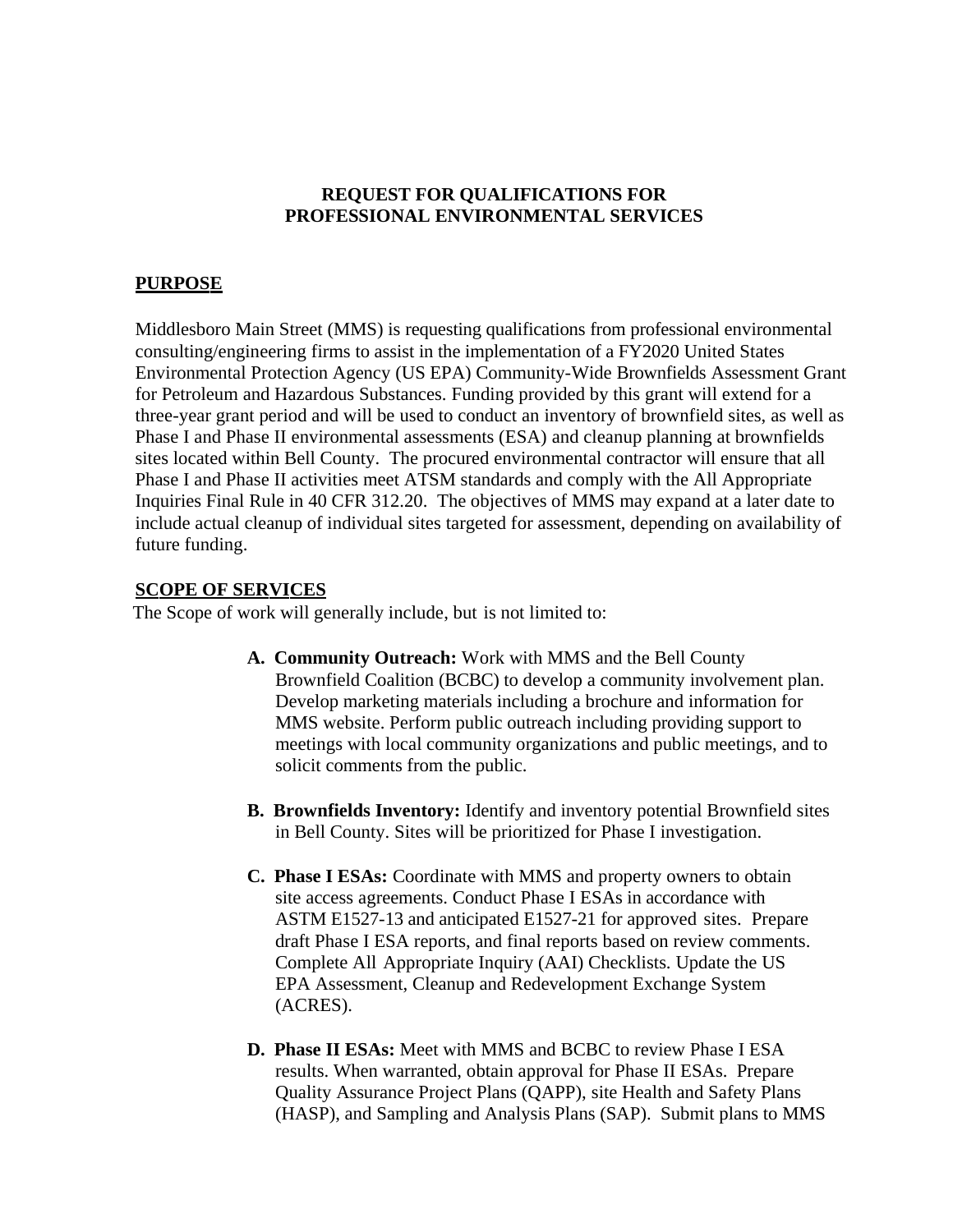and US EPA, as appropriate, for approval. Perform Phase II ESAs. Prepare draft Phase II ESA reports. Prepare final Phase II ESA reports based on review comments. Perform cleanup and reuse planning. Update ACRES database.

- **E. Preparation of Cost Estimates for Clean-Up:** Prepare clean-up cost estimates on select projects that have the potential for redevelopment.
- **F. Preparation of Analysis of Brownfield Clean-up Alternatives (ABCA):** On select projects, prepare a US EPA approved ABCA that will include various options for cleanup and site restoration.
- **G. Project Management:** Submit progress reports containing short summaries of progress for all phases of work, analytical results and other data collected in the field, and findings along with any other required information for quarterly and annual reporting to US EPA. Submit regular billing with costs tracked by site, grant (petroleum or hazardous) and task with backup documentation.
- **H. Schedule:** Complete the project within three years from the executed date of the US EPA Cooperative Agreement with MMS.

#### **STATEMENT OF QUALIFICATIONS**

Statements of Qualifications should include, but not be limited to, the following:

- **A.** A summary of experience of the firm in completing US EPA Brownfield Assessment and Cleanup grants in US EPA Region 4 and, more specifically, grants executed in Kentucky.
- **B.** Project summaries (1-2 pages each) for up to five projects of similar scope and complexity to this project. Each summary should contain the type of work performed, including outputs; such as the number of ESAs, project schedule, professionals involved with each project, and references with contact information.
- **C.** Brief resumes including education, professional certifications and relevant experience of key personnel who will be assigned to the project. Also include the name(s) and contact information of personnel in your organization authorized to negotiate a contract.
- **D.** Capacity of the firm to conduct the project; specifically, availability of monitoring and field sampling equipment, field personnel, analytical resources, and other items the firms deem necessary to conduct the work. Also state whether these resources are in-house or must be obtained through outside vendors or subcontractors.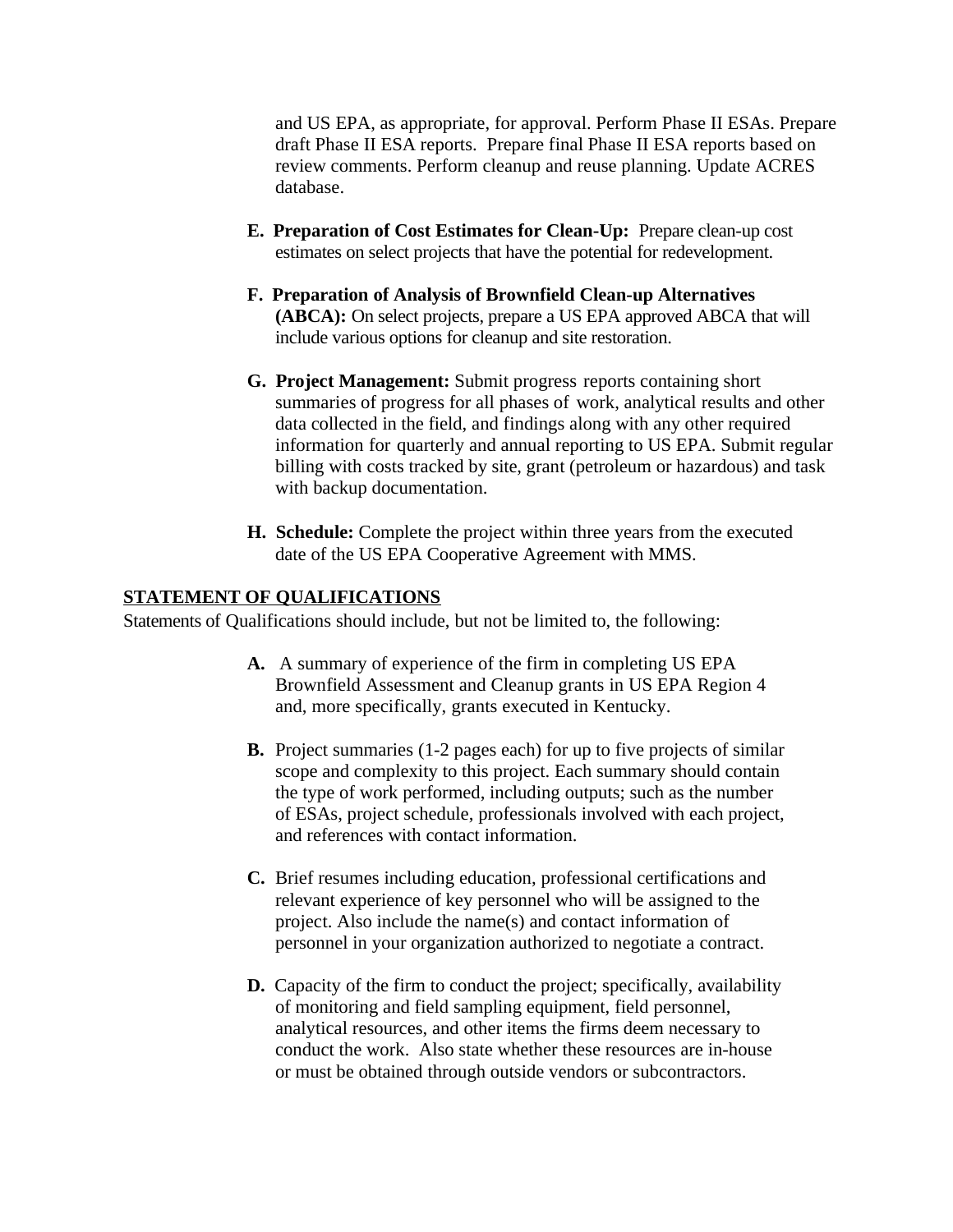**E**. A description of the firm's and/or personnel knowledge of and experience in Bell County, including specific, local factors that should be considered during the execution of the grant.

**E.** Proof of current Professional Liability Insurance Certificate. Minimums are not included in this RFQ, but will be established during negotiations with the selected firm.

Submit Statements of Qualifications in a sealed envelope clearly marked "Request for Qualifications," by **4:00 p.m. Eastern Time, July 24, 2020.** Submittals received after the stated time will not be considered. Please furnish **five (5) hard copies** to:

> ATTN: Larry Grandey Middlesboro Main Street P.O. Box 1156 Middlesboro, Kentucky 40965

All Questions regarding this RFQ are required to be submitted by email to Larry Grandey at [downtownmiddlesboro@gmail.com](mailto:downtownmiddlesboro@gmail.com). **Deadline for questions is 4:00 pm Eastern Time, July 10, 2020**. If the answer materially affects this procurement, the information will be issued in an addendum to this RFQ.

## **EVALUATION CRITERIA**

A consultant selection team comprised of MMS and BCBC employees and/or board members shall review and score the Statements of Qualifications based on the following scale:

- 1. Firm's knowledge of US EPA procedures and regulations (25 points)
- 2. Firm's knowledge of Kentucky Brownfields program (25 points)
- 3. Familiarity with local factors (20 points)
- 4. Firm's experience with projects of similar scope and complexity (15 points)
- 5. Key personnel qualifications and experience (15 points)

MMS will enter negotiations with the top-ranked firm for the purpose of entering into an agreement for environmental consulting services subject to the availability of funding. If such negotiations are not successful, the firm will be dismissed from further consideration and discussions will be initiated with the second ranked firm. This process will continue until an agreement is reached.

### **GENERAL INSTRUCTIONS**

The selected firm will be subject to federal contract requirements, including, but not limited to, the Disadvantaged Business Enterprise Program project certification process and minimum Federal (Davis-Bacon) wage rates, where applicable. Attention is particularly called to the requirements as to Title VI of the Civil Rights Act of 1964, and Section 109,